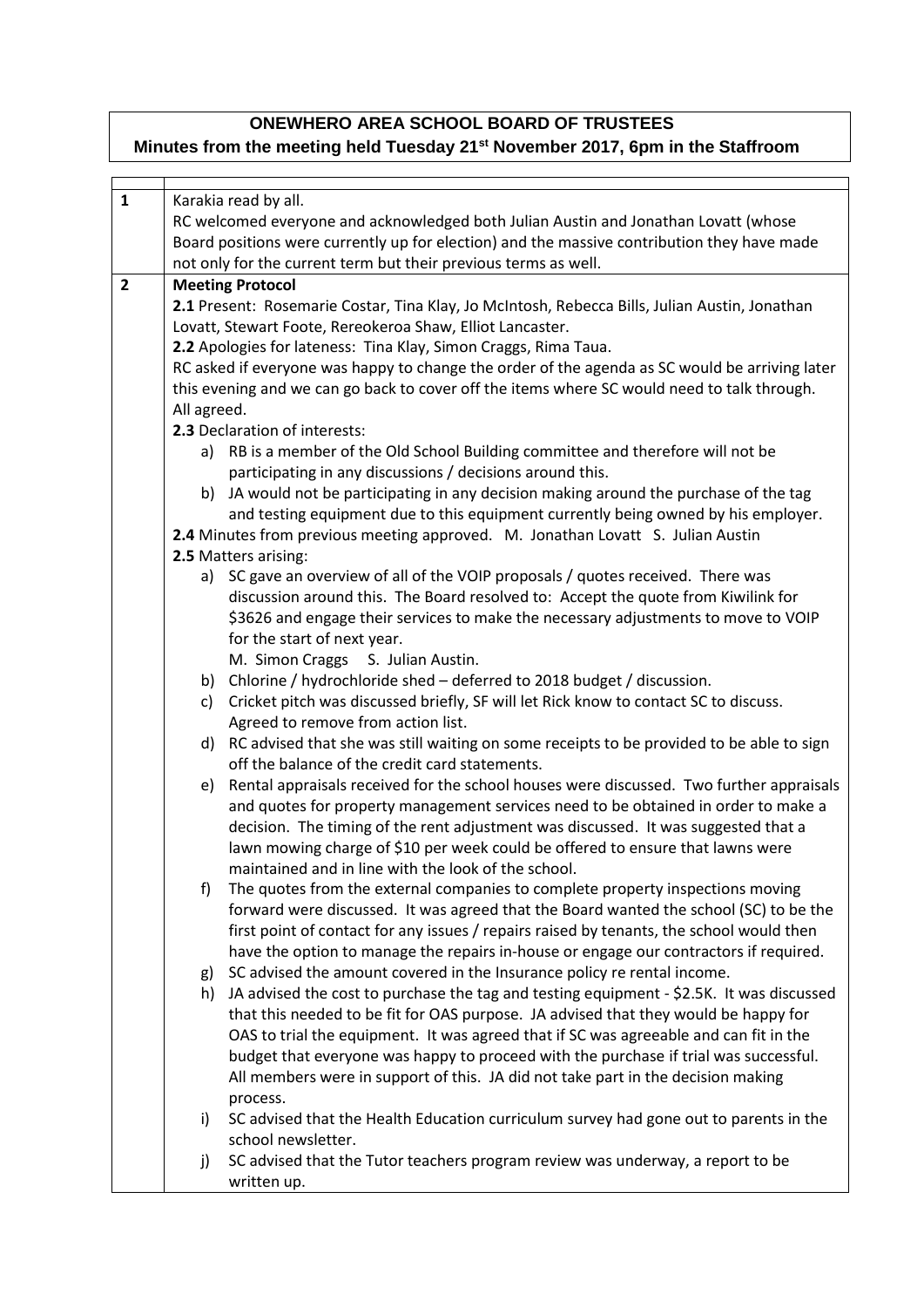|   | k)      | SC advised that grants had not been raised for Akaroa and Spirit of NZ. Moving forward                                 |
|---|---------|------------------------------------------------------------------------------------------------------------------------|
|   |         | this will happen.                                                                                                      |
|   | $\vert$ | SC advised he had established the wish list for the school for the Fundraising                                         |
|   |         | committee, he will send out the link to the committee to share this info. TK gave an                                   |
|   |         | update on what the committee was looking to establish and some suggestions about                                       |
|   |         | raising funds. There was discussion around the committee and how this would work.                                      |
|   |         | SC advised that Hauraki Plains were happy to host the Fundraising committee to share<br>how they have been successful. |
|   |         | m) SC presented and talked through a draft of the unit allocation for 2018. There was a<br>discussion around this.     |
|   |         | n) Stand-down period from swimming after having diarrhea confirmed as being 2 weeks.                                   |
|   |         | o) There was a discussion around the inclusion of H&S goals in appraisals. It was decided                              |
|   |         | to remove the wording 'appraisal goal' around H&S and that this should be covered in                                   |
|   |         | individual staff members job descriptions where applicable, eg: caretaker.                                             |
|   |         | p) SC advised that he could not find any info around the fire brigade attending one drill                              |
|   |         | annually. However confirmed an evacuation plan is however submitted to the fire<br>brigade.                            |
|   |         | q) Confirmation was given that the CYF booklet re abuse reporting procedures had been                                  |
|   |         | distributed to staff.                                                                                                  |
|   |         | r) SC advised that ANZ bank had talked of cash passports as a potential solution to replace                            |
|   |         | staff being given cash cheques for trips.                                                                              |
|   | s)      | SC advised that any co-hort entry changes were on hold at present. There was a                                         |
|   |         | discussion around this. It was clarified that this was an 'opt-in' with consultation                                   |
|   |         | change, not something the school was required to do.                                                                   |
|   | t)      | SC advised that the OAS 25 <sup>th</sup> Reunion Committee have donated extra money to pay for                         |
|   |         | the entire swimming pool toilet upgrade.                                                                               |
|   |         | u) An update of the status of the 2016 audit was given. There was a discussion around<br>this.                         |
|   |         | v) A discussion took place around the site for the old school building, everyone agreed                                |
|   |         | with the response drafted by SF.                                                                                       |
|   |         | w) SC advised that he would be making inquiry at the bus network meeting this week                                     |
|   |         | around the possibility of how buses could work around the PD proposal he was working                                   |
|   |         | on.                                                                                                                    |
| 3 |         | <b>Strategic decisions</b>                                                                                             |
|   |         | 3.1 Policy updates:                                                                                                    |
|   |         | a) School Van Policy - amendments agreed as follows:                                                                   |
|   |         | The van may be used for private or non-school use if approved by the principal. (This                                  |
|   |         |                                                                                                                        |
|   |         | replaces the current statement that does not allow the van to be used for private or                                   |
|   |         | non-school use).                                                                                                       |
|   | ٠       | Everyone in the van must wear a seatbelt (this replaces "Students in the van must                                      |
|   |         | wear a seatbelt").                                                                                                     |
|   |         | The driver must avoid any distractions including but not limited to managing passenger                                 |
|   |         | behaviour, eating, using a cellphone, changing the radio station, whilst driving. (This is                             |
|   |         | a new clause).                                                                                                         |
|   |         | b) Credit card policy - amendments agreed as follows:                                                                  |
|   |         | The user needs to present a GST invoice / receipt. (This replaces "the user needs to                                   |
|   |         | present a detailed tax invoice and receipt").                                                                          |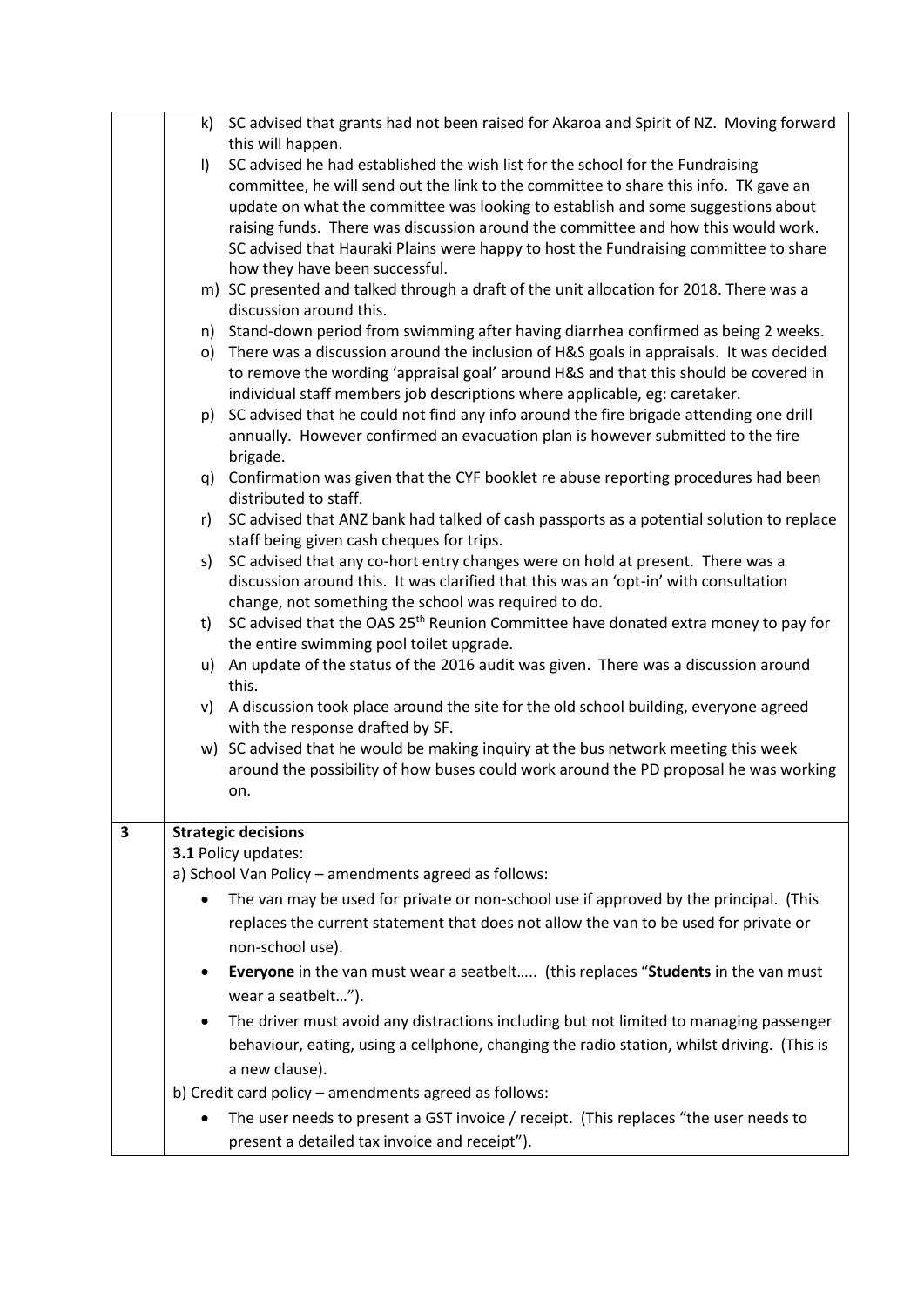|   | ٠                                             | The statement must be certified by the card holder and signed off by the Board Chair at                           |  |
|---|-----------------------------------------------|-------------------------------------------------------------------------------------------------------------------|--|
|   |                                               | the monthly meeting. ("at the monthly meeting" has been added).                                                   |  |
|   |                                               | "The cardholder must not allow another person to use the card". (This needs to be                                 |  |
|   |                                               | deleted and the following added". The card holder will keep clear records to who uses                             |  |
|   |                                               | the card and when (date and time)).                                                                               |  |
|   |                                               | c) Carry over - International Student - Fee Paying policy. It was suggested that this be carried                  |  |
|   |                                               | over to the next meeting to give everyone a chance to read through it, along with considering                     |  |
|   |                                               |                                                                                                                   |  |
|   | the report submitted by Anke.                 |                                                                                                                   |  |
|   | <b>3.2 Policies assured by SC as follows:</b> |                                                                                                                   |  |
|   |                                               | a) International Students.                                                                                        |  |
|   |                                               | b) Reading Recovery/Literacy Support - SC advised that this requires a report from the                            |  |
|   |                                               | SENCO. This had stopped part way through the year. Reporting to be completed and                                  |  |
|   |                                               | submitted.                                                                                                        |  |
|   |                                               | c) Appointment Procedure.                                                                                         |  |
|   |                                               | d) Appraisal of Staff.                                                                                            |  |
|   |                                               | e) Attestation.                                                                                                   |  |
|   | f)                                            | Provisionally Certified Teachers (PCTs) – SC advised that this is processed differently.                          |  |
|   |                                               | Teacher Certification and Police Vetting.                                                                         |  |
|   | g)                                            |                                                                                                                   |  |
|   |                                               | h) SUE (Staff Usage and Expenditure).                                                                             |  |
|   | i)                                            | Evacuation Procedure/Emergency Kit - SC said he was not satisfied with the Emergency                              |  |
|   |                                               | Kit detail and will be following up with KP with regard to our requirement on this.                               |  |
|   | j)                                            | Risk Management.                                                                                                  |  |
|   |                                               | k) Length of School Year.                                                                                         |  |
|   |                                               | <b>3.3 Policies for Attestation:</b>                                                                              |  |
|   |                                               | a) International Students - SC advised that this has been completed.                                              |  |
|   |                                               |                                                                                                                   |  |
| 4 |                                               | <b>Strategic discussions</b>                                                                                      |  |
|   |                                               | Principal's report was tabled.                                                                                    |  |
|   |                                               | a) SC advised that every year 11 student had achieved numeracy result, notification had                           |  |
|   |                                               | been received that morning.                                                                                       |  |
|   |                                               | b) RC asked how the timetable review would be communicated to parents. SC advised                                 |  |
|   | C)                                            | through school newsletter.<br>There was discussion around several points in the Principal report as it was talked |  |
|   |                                               | through.                                                                                                          |  |
|   |                                               | d) RC advised that the ALim report from Kelly Harlick was phenomenal with some valuable                           |  |
|   |                                               | information in there, it was informative and positive.                                                            |  |
|   | e)                                            | There was a discussion around the ERO report and when this is received that any                                   |  |
|   |                                               | outcomes identified from the report will need to be built into the annual plan. SC also                           |  |
|   |                                               | advised he would be tweaking the format of the annual plan.                                                       |  |
|   |                                               | M. Simon Craggs<br>S. Rosemarie Costar                                                                            |  |
| 5 | <b>Monitoring</b>                             | 5.1 Finance report for October 2017 was tabled.                                                                   |  |
|   |                                               | a) Bank staffing amount was discussed, JA gave an overview of bank staffing to the newer                          |  |
|   |                                               | Board members to put context around this.                                                                         |  |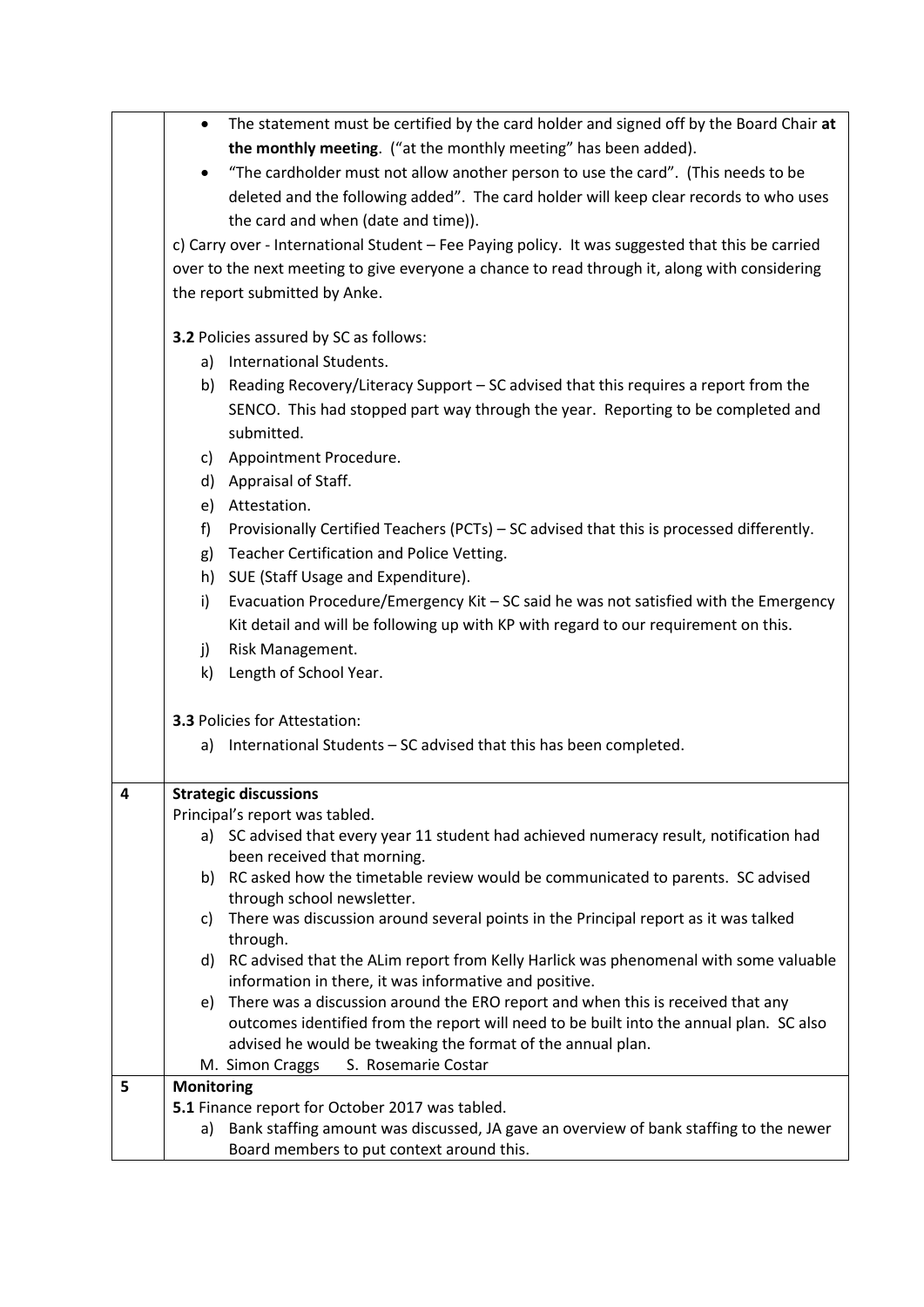|                         |                                                                                            | b) There was discussion about the impact to the budget on work being completed on the                                             |
|-------------------------|--------------------------------------------------------------------------------------------|-----------------------------------------------------------------------------------------------------------------------------------|
|                         |                                                                                            | school houses.                                                                                                                    |
|                         | c)                                                                                         | The status of parent donations was discussed. Parents have the ability to claim back                                              |
|                         |                                                                                            | 1/3 of the donation and that there was no threshold.                                                                              |
|                         |                                                                                            | There was discussion about the following issues:                                                                                  |
|                         |                                                                                            | d) Netball account and transfer of funds.                                                                                         |
|                         | e)                                                                                         | International Students (Korean short stay) - payment. School should be paid upfront,<br>that is common practice at other schools. |
|                         | f                                                                                          | There was a discussion around Board member fees. The decision was made to set the                                                 |
|                         |                                                                                            | Board member meeting fees at: \$70 Board Chair and \$55 for Board members (per                                                    |
|                         |                                                                                            | meeting), effective 1 <sup>st</sup> January 2018.                                                                                 |
|                         |                                                                                            | 5.1a Signatories discussion.                                                                                                      |
|                         | Resolution passed to update the bank mandate as follows: Board Chair (Rosemarie Costar) be |                                                                                                                                   |
|                         |                                                                                            | added as a signatory, Vikky Millin to be added as an 'Information Only' and the staff leaving at                                  |
|                         |                                                                                            | the end of term 4 who are currently listed as signatories are to be removed as at 15 <sup>th</sup> December                       |
|                         | 2017.                                                                                      |                                                                                                                                   |
|                         |                                                                                            | M. Rebecca Bills S. Julian Austin.                                                                                                |
|                         |                                                                                            | 5.2 Staff Rep report was tabled.                                                                                                  |
|                         |                                                                                            | There was discussion around:                                                                                                      |
|                         |                                                                                            | a) Items for management, not governance.                                                                                          |
|                         |                                                                                            | b) ALim report                                                                                                                    |
|                         |                                                                                            | c) Bus scanning system                                                                                                            |
|                         |                                                                                            | M. Rebecca Bills S. Julian Austin                                                                                                 |
|                         |                                                                                            | 5.3 EL talked through items in the student rep report.                                                                            |
|                         |                                                                                            | M. Elliot Lancaster S. Jonathan Lovatt                                                                                            |
|                         |                                                                                            | 5.4 Maori Report - RS / RT advised that there was nothing to report this meeting.                                                 |
|                         |                                                                                            | 5.5 Health & Safety report received.<br>a) There was discussion around the good feedback that came from the lightning event on    |
|                         |                                                                                            | 14 <sup>th</sup> November.                                                                                                        |
|                         |                                                                                            | b) The toilet situation detailed is being handled by SC in the 10YPP, discussions have taken                                      |
|                         |                                                                                            | place around this with MB and DD.                                                                                                 |
|                         |                                                                                            | M. Jonathan Lovatt S. Stewart Foote                                                                                               |
| 6                       |                                                                                            | <b>Inward Correspondence received</b>                                                                                             |
|                         |                                                                                            | 6.1 The Sir Peter Blake Trust - 2018 Programmes & Experiences.                                                                    |
|                         |                                                                                            | 6.2 NZ Education Gazette, vol 96, number 19 - 30 Oct 17.                                                                          |
|                         |                                                                                            | 6.3 NZ Education Gazette, vol 96, number 20 - 13 Nov 17.                                                                          |
|                         |                                                                                            | 6.4 ANZ Olympic Schools Programme.                                                                                                |
|                         |                                                                                            | 6.5 NZSTA news, Oct 2017 - issue 277.                                                                                             |
|                         |                                                                                            | M. Rebecca Bills<br>S. Jonathan Lovatt                                                                                            |
| 6A                      |                                                                                            | <b>Outwards Correspondence</b>                                                                                                    |
|                         | Nil                                                                                        |                                                                                                                                   |
| $\overline{\mathbf{z}}$ |                                                                                            | <b>General Business</b>                                                                                                           |
|                         |                                                                                            |                                                                                                                                   |
|                         |                                                                                            | 7.1 Appointment of provider for school house inspection / property management - this was                                          |
|                         |                                                                                            | discussed in matters arising.                                                                                                     |
|                         |                                                                                            | 7.2 CARRY OVER (due to late receipt of report) - International student program: review of 2017                                    |
|                         |                                                                                            | and discussion re 2018.                                                                                                           |
|                         |                                                                                            | 7.3 The review of BOT attendance fees was discussed in the finance section of the meeting.                                        |
|                         |                                                                                            | 7.4 RC advised that she was working on a BOT Planner for 2018 which would also include all                                        |
|                         |                                                                                            | financial deadlines. This will be emailed out once completed.                                                                     |